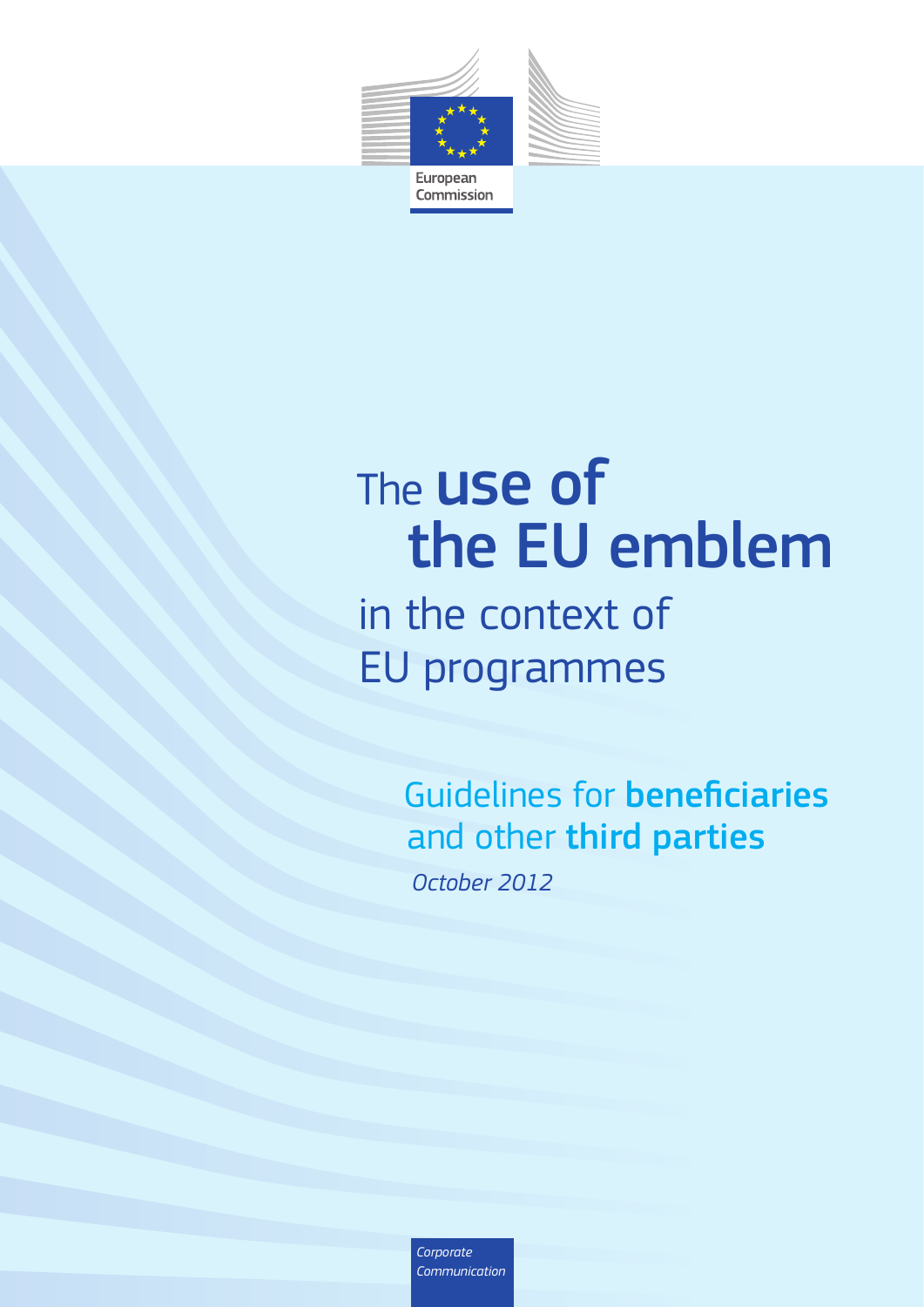## Introduction

The European Union has a range of programmes which have been set up to support projects and initiatives in various domains across the EU and beyond. As of 2012, these programmes will phase out their existing logos and no new logos will be created for upcoming programmes.

The names of these programmes, such as Horizon 2020, Erasmus for All, Connecting Europe etc. shall be used as verbal brands, i.e. references to them will be made without a regulated visual mark or logo.

Commission services will apply the Commission's visual identity guidelines when communicating about EU programmes.

Beneficiaries of EU funding shall use the European emblem in their communication to acknowledge the support received under EU programmes.

This guide is intended for beneficiaries of EU funding and other third parties who communicate about EU programmes to show how the European Union emblem can be used in conjunction with text highlighting the fact of EU funding.

## I. Graphical rules

Rules for the reproduction of the European emblem are found in the Inter-institutional Style Guide.

http://publications.europa.eu/code/en/en-5000100. htm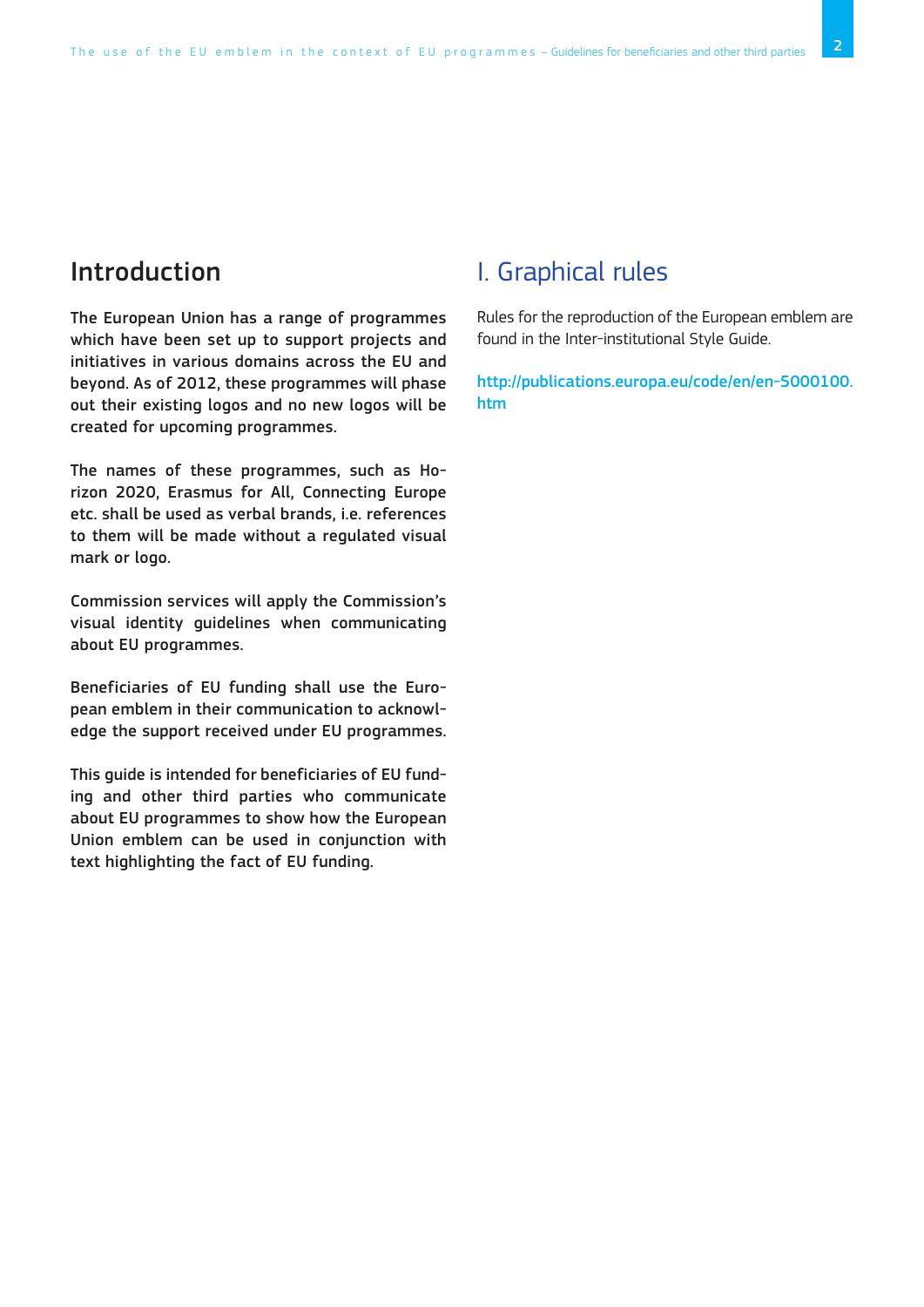## II. Application of text about acknowledgement of EU funding

Beneficiaries often have an obligation prescribed by regulation or contract to publicly acknowledge the support received from the European Union. This section gives a non-exhaustive range of examples of how text shall be used in conjunction with the EU emblem to communicate about EU funding.

The preferred option to communicate about EU funding is to write "Funded by the European Union" or "Co-funded by the European Union" as appropriate next to the EU emblem on the communication material where the EU emblem is used. The name of the EU programme *(see Section V.)* shall only be used if it is relevant for the intended target audience.

#### Basic rules

The minimum height of the EU emblem shall be 1 cm.

The name of the European Union shall always be spelled out in full.

The typeface to be used in conjunction with the EU emblem can be any of the following: Arial, Calibri, Garamond, Trebuchet, Tahoma, Verdana.

Italic and underlined variations and the use of font effects are not allowed.

The positioning of the text in relation to the EU emblem is not prescibed in any particular way but the text should not interfere with the emblem in any way.

The font size used should be proportionate to the size of the emblem.

The colour of the font should be reflex blue (same blue colour as the EU flag), black or white depending on the background.



Funded by the European Union



This project is co-funded by the European Union

Co-funded by the European Union





This project is funded by the European Union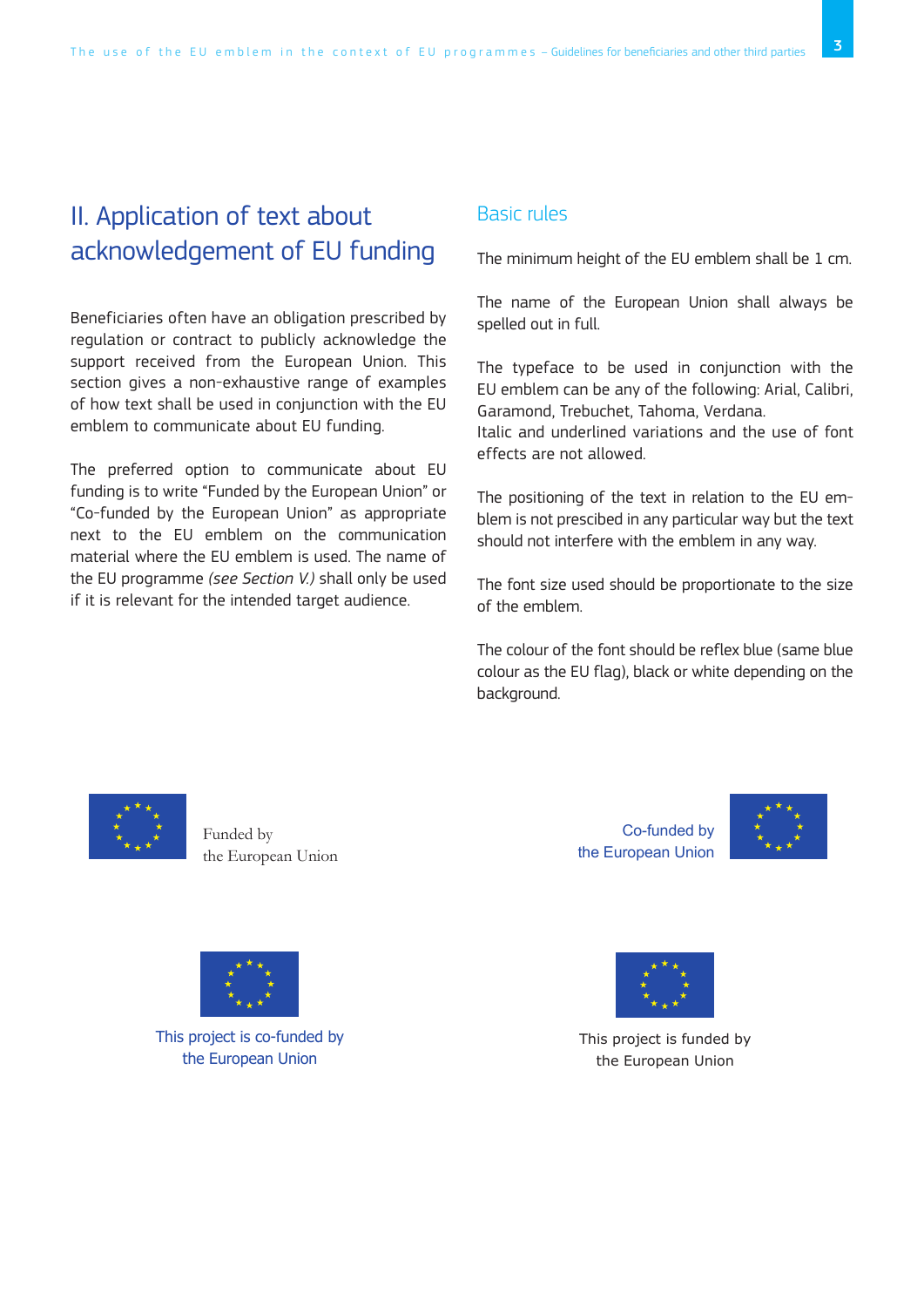#### Examples of incorrect application

*1. Text interferes with the EU emblem*



*2. The size of the text is disproportionately bigger than the EU emblem*

Funded by the European Union

*3. Text is not in black, white or reflex blue*



 Funded by the European Union *4. Typeface is not Arial, Calibri, Garamond, Trebuchet, Tahoma or Verdana*



Funded by the European Union

### *5. Effects are used on the font*



 Funded by the European Union

*6. Name of the European Union is not spelled out*



Funded by the EU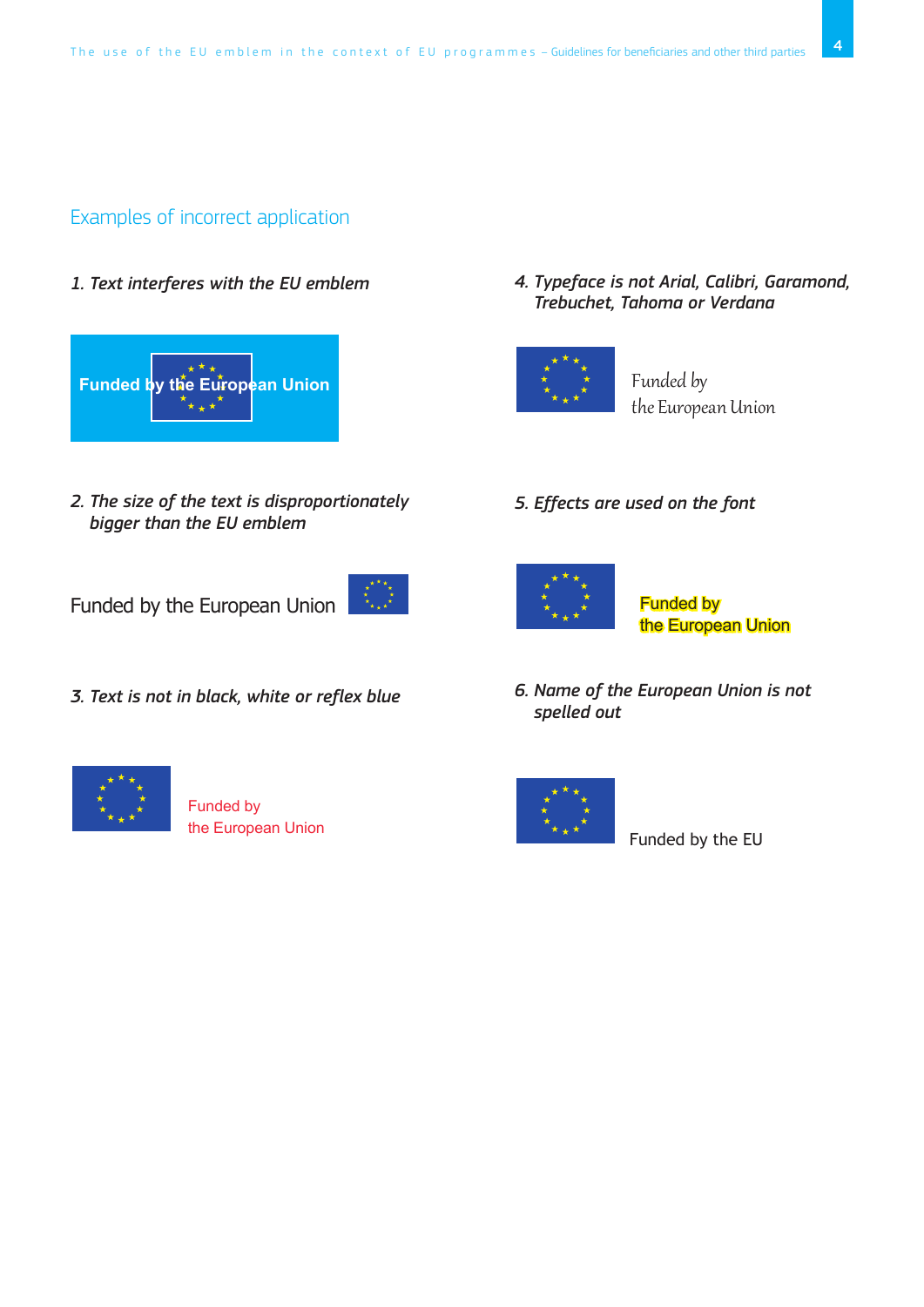## III. Using the name of the EU programme in conjunction with the EU emblems

The name of the EU programme can appear with the EU emblem. However, no graphical mark (i.e. logo) shall be created using the EU emblem and name of the programme.

This section gives a non-exhaustive range of examples of how the name of the EU programme shall be used in conjunction with the EU emblem to communicate about the support received under a particular programme.

#### Basic rules

The minimum height of the EU emblem shall be 1 cm.

The name of the European Union shall always be used in conjunction with the name of the programme or fund and it shall be spelled out in full.

The typeface to be used in conjunction with the EU emblem can be any of the following: Arial, Calibri, Garamond, Trebuchet, Tahoma, Verdana. Italic and underlined variations and the use of font effects are not allowed.

The positioning of the text in relation to the EU emblem is not prescibed in any particular way but the text should not interfere with the emblem in any way.

The font size used should be proportionate to the size of the emblem.

The colour of the font should be reflex blue (same blue colour as the EU flag), black or white depending on the background.



Supported by the MEDIA Programme of the European Union

This project is funded by the European Regional Development Fund of the European Union





With the support of the Progress Micro-finance Facility of the European Union



Co-funded by the Horizon 2020 Framework Programme of the European Union



Funded by the Connecting Europe Programme of the European Union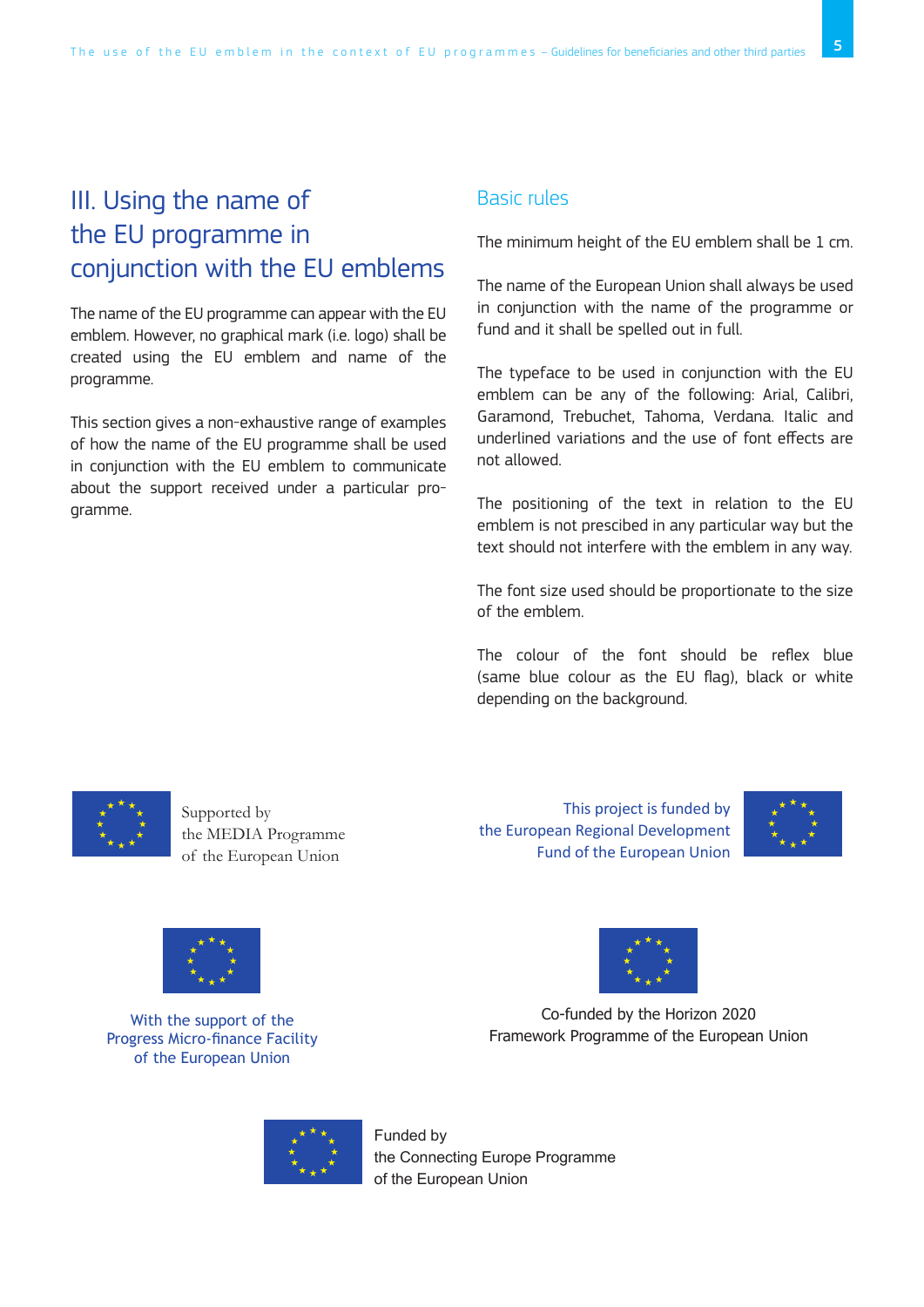#### Examples of incorrect application

*1. Text interferes with the EU emblem*

**Funded by the Horizon 2020 Framework Programme of the European Union** 

*4. Typeface is not Arial, Calibri, Garamond, Trebuchet, Tahoma or Verdana*



With the support of the MEDIA Programme of the European Union

- *2. The size of the text is disproportionately bigger than the EU emblem*
- *5. Effect are used on the font*



Supported by the MEDIA Programme of the European Union

*3. Text is not in black, white or reflex blue*



Funded by the European Social Fund of the European Union

Funded by the Creative Europe Programme of the European Union





Funded by the Cohesion Fund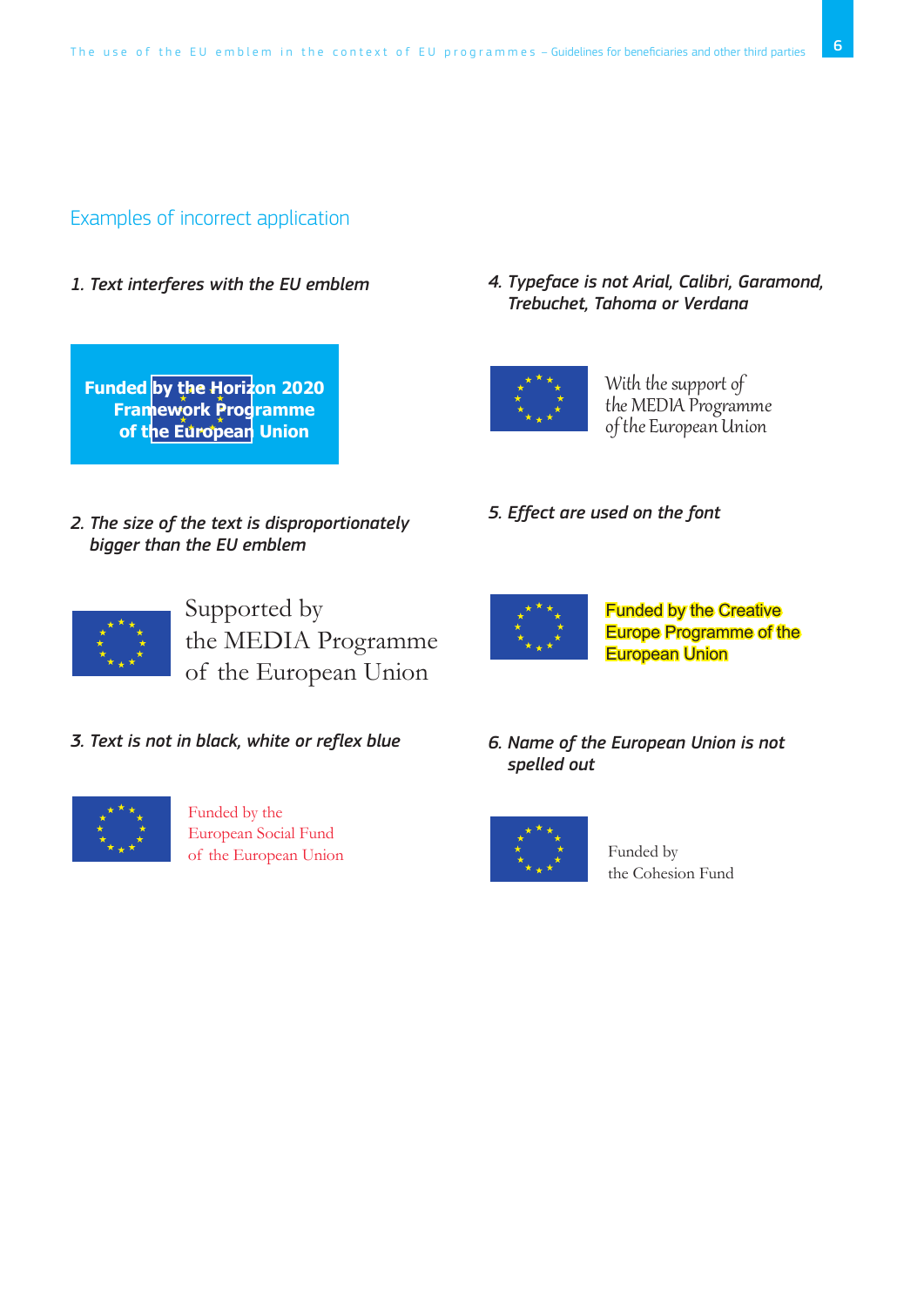## IV. Promotion of EU programme by third parties

Promoters of EU programmes and funds should refer to the name of the programme in their communication without using a visual mark (logo).

If the use of a graphical mark is deemed necessary (e.g. for signposting on buildings), the EU emblem shall be used in conjunction with the name of the programme. The positioning of the text in relation to the EU emblem and the use of the font is not prescribed. The rules that have to be observed are the following:

- The recommended typeface to be used are Arial, Calibri, Garamond, Trebuchet, Tahoma and Verdana. Italic and underlined variations and the use of font effects are not allowed.
- The text should not interfere with the EU emblem in any way.
- The size of the text and the size of the EU emblem should be proportionate.



Lifelong Learning Programme

**Sustainable** Energy Programme





LIFE Programme



 Erasmus Mundus A programme of the European Union The EU emblem can appear on communication material produced by promoters of EU programmes. The placement of the EU emblem should not give the impression that the third-party promoter is part of the EU institutions. Therefore it is recommended to place the EU emblem well apart from the logo of the third-party organisation.